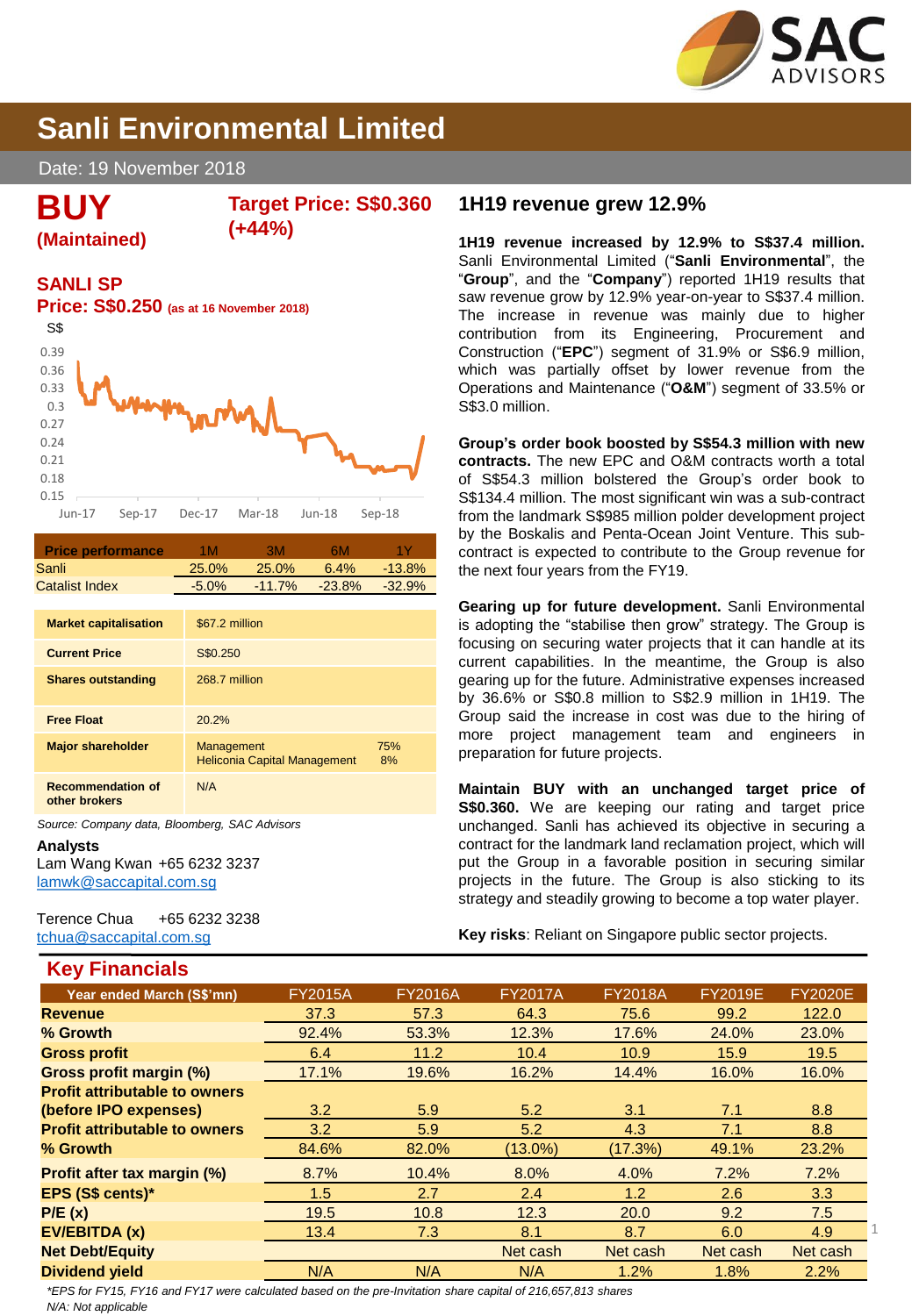#### **1H19 results review**

**1H19 revenue increased by 12.9%.** Sanli Environmental reported 1H19 results that saw revenue grow by 12.9% year-on-year to S\$37.4 million. The increase in revenue was mainly due to higher contribution from its Engineering, Procurement and Construction segment of 31.9% or S\$6.9 million, which was partially offset by lower revenue from the Operations and Maintenance segment of 33.5% or S\$3.0 million. Gross profit margin held steady at 15.7% in 1H19 as compared to 15.8% in 1H18. Overall, the Group recorded a profit before tax of S\$2.1 million in 1H19, a 91.8% increase as compared to the 1H18 results that included one-off IPO expenses of S\$1.2 million.

**Sanli Environmental's order book boosted by S\$54.3 million with new contracts.** Sanli Environmental announced that it has secured new EPC and O&M contracts worth a total of S\$54.3 million which bolstered the Group's order book to S\$134.4 million. The most significant win was a sub-contract from the landmark S\$985 million polder development project at Pulau Tekong by the Boskalis and Penta-Ocean Joint Venture. The Group will supply and install mechanical (water management) package works. This sub-contract is expected to contribute to Sanli's revenue for the next four years from the FY19. As Singapore plans to expand the city's land area by an additional 7-8% of reclaimed land by 2030, the Group hopes that being the pioneer in the reclamation project will put it in good stead in securing similar projects in the future. This is also in line with the Group's plan to diversify into other water-related projects that are not managed by the Public Utilities Board ("**PUB**").

**Gearing up for future development.** Sanli Environmental is adopting the "stabilise then grow" strategy, in which the primary focus of the Group now is to build up for the future. The Group is focusing on securing water projects that it can handle at its current capabilities, which is in the region of S\$200 – S\$300 million. For larger contracts, the Group will look for suitable partners to jointly bid for bigger projects. In the meantime, the Group is also gearing up for the future. Administrative expenses increased by 36.6% or S\$0.8 million to S\$2.9 million in 1H19. The Group said the increase in cost was due to the hiring of more project management team and engineers in preparation for future projects. The Group expects order books to pick up in the 2<sup>nd</sup> half based on historical trend. It is also expecting more jobs to be available as economy enters a downturn.

**Maintain BUY with an unchanged target price of S\$0.360.** We are keeping our rating and target price unchanged. Sanli has achieved its objective in securing a contract for the landmark land reclamation project, which will put the Group in a favorable position in securing future similar projects and maintain a healthy order book. The Group is also sticking its growth plan and steadily strengthening its position as a top water player in Singapore.

#### **Business Overview:**

Sanli is an environmental engineering company with more than 10 years of track record in water and waste management. Leveraging its technical knowhow and industry knowledge, it aprovides total solutions and services to customers in an efficient and cost-effective manner. Its expertise is in the design, supply, delivery, installation, commissioning, maintenance, repair and overhaul of mechanical and electrical equipment as well as instrumentation and control systems in wastewater treatment plants, water reclamation plants, NEWater plants, waterworks, service reservoirs, pumping stations and incineration plants.

| <b>Revenue</b><br>(S5'000) | 1H19   | 1H18   |
|----------------------------|--------|--------|
| <b>Total</b>               | 34,728 | 30,754 |

*Source: SAC Advisors, Company data*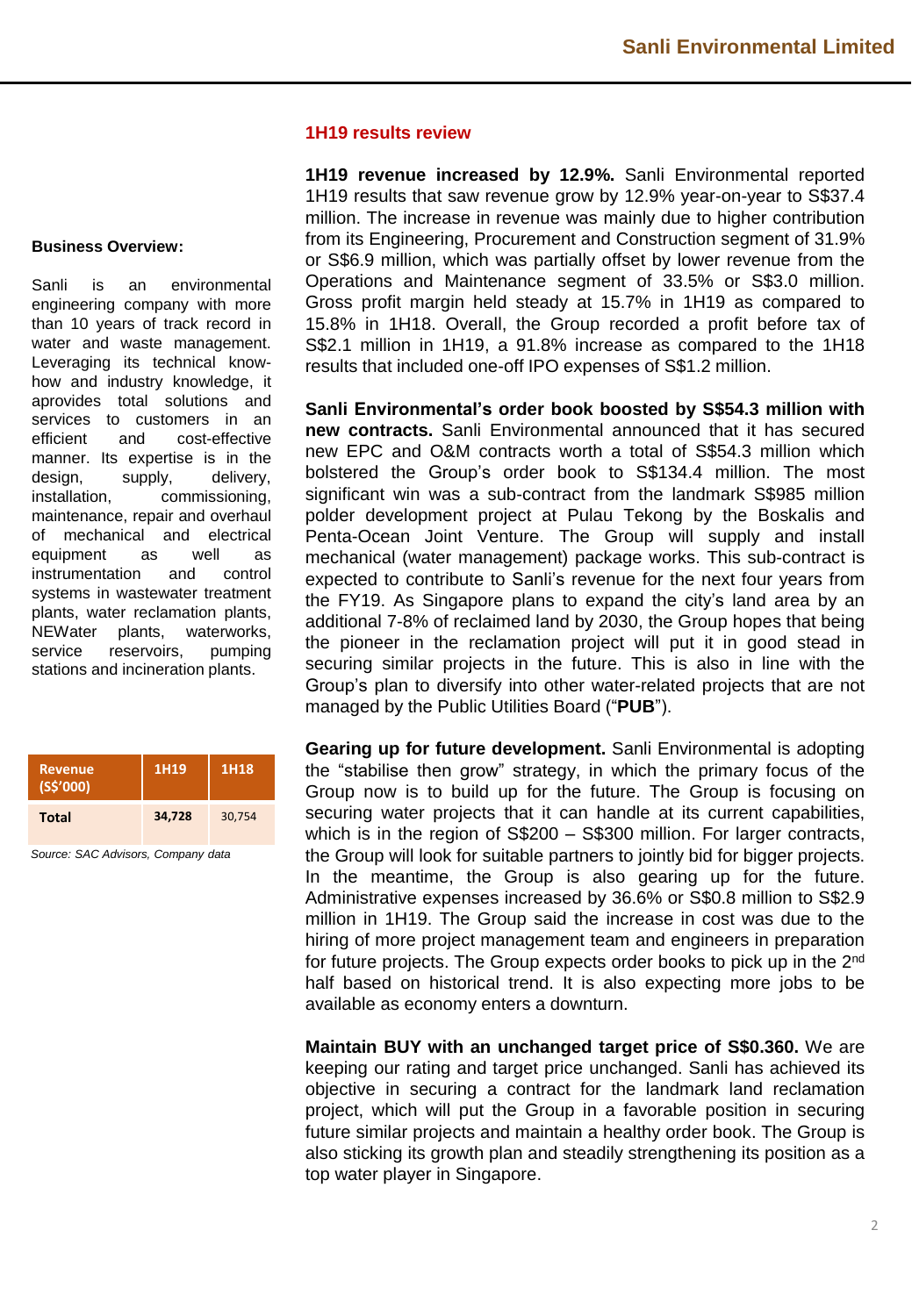## **Company Background**

- Sanli is an environmental engineering company with more than ten years of experience in the field of water and waste management. Leveraging on its technical know-how and industry knowledge, it provides total solutions and services to customers in an efficient and cost-effective manner.
- **■** Its expertise lies in the design, supply, delivery, installation, commissioning, maintenance, repair and overhaul of mechanical and electrical equipment as well as instrumentation and control systems. The types of infrastructure include wastewater treatment plants, water reclamation plants, NEWater plants, waterworks, service reservoirs, pumping stations and incineration plants.
- Sanli has two main business segments:
- (a) Engineering, Procurement and Construction ("**EPC**"): Sanli undertakes EPC work for water and waste management. Its services include process upgrading of water treatment plants, upgrading of pumping station capacities, replacement of aged M&E equipment, and design and build of various treatment process systems. These turnkey contracts are higher in value due to equipment procurement, but margins are lower compared with maintenance business.
- (b) Operations and Maintenance: Sanli provides operation and maintenance services for the equipment used in water and waste management infrastructure. It maintains a workshop to undertake major repair and overhaul of the equipment. It provides round the clock corrective maintenance services to the customers when the facility encounters equipment problems.

| <b>Business Segment</b>         |           | <b>Products / Services</b> |
|---------------------------------|-----------|----------------------------|
| <b>Engineering, Procurement</b> | $\bullet$ | Water Management           |
| and Construction                |           | Waste Management           |
|                                 |           |                            |

**Operations and Maintenance** • Corrective and preventive maintenance services

**Revenue Breakdown (FY2018)**

25.8%

**EPC Operations and Maintenance** 

*Source: Company data, SAC Advisors*

74.2%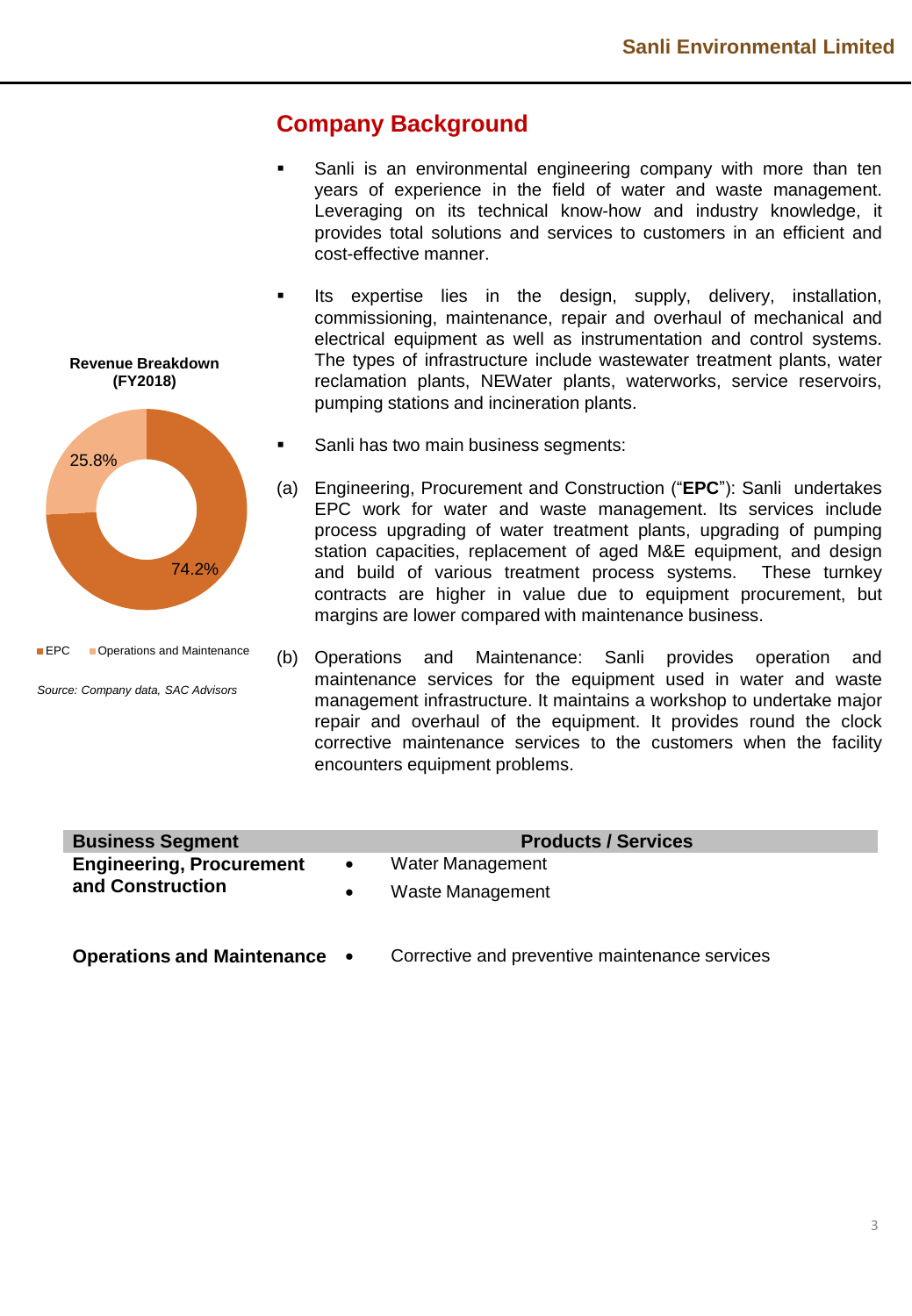#### **DISCLAIMERS AND DISCLOSURES**

This report has been prepared and distributed by SAC Advisors Private Limited ("**SAC Advisors**") which is a holder of a capital markets services licence and an exempt financial adviser in Singapore. SAC Advisors is a wholly-owned subsidiary of SAC Capital Private Limited ("**SAC Capital**") which is also a capital markets services licensee.

This report has been prepared for the purpose of general circulation. We have not had regard to the specific investment objectives, financial situation, tax position or unique needs and constraints of any individual person or any specific group of persons and does not purport to be comprehensive or contain all necessary information which a prospective investor may require in arriving at an investment decision. Any prospective purchaser should make his own investigation of the securities and all information provided. Advice should be sought from a financial adviser regarding suitability, taking into account the specific investment objectives, financial situation or particular needs of the person in receipt of the recommendation, before a commitment to purchase is entered into.

This report does not constitute or form part of any offer or solicitation of any offer to buy or sell any securities.

This report is confidential and the information in this report shall not be copied or reproduced in part or in whole, and save for the recipient of this report, shall not be disclosed to any other person without the prior written consent of SAC Advisors. The distribution of this report outside the jurisdiction of Singapore is also strictly prohibited.

Whereas SAC Advisors has not independently verified all the information set out in this report, all reasonable care and effort has been taken to ensure that the facts stated herein are accurate, this report contains certain forward looking statements and forward looking financial information which are based on certain assumptions and involve known and unknown risks, uncertainties and other factors which may cause the actual results or performance of the subject company to be materially different from those expressed herein. Predictions, projections or forecasts of the economy or market trends are not indicative of the future performance of the subject company. The inclusion of such statements and information should not be regarded as a representation, warranty or prediction with respect to the accuracy of the underlying assumptions of the subject company or that the forecast results will or are likely to be achieved.

Our opinion and facts set out in this report are based on the market, economic, industry and other applicable conditions prevailing as at the date of the preparation of this report. Such conditions may change significantly over a relatively short period of time and we assume no responsibility to update, revise or reaffirm our opinion in light of any development subsequent to the publication of this report, that may or may not have affected our opinion contained herein.

This report contains forward-looking statement which are based on assumptions or forecasts and are subject to uncertainties which may result in the actual result or performance to be materially different from the opinion or facts set out herein. Caution should be exercised in placing undue reliance on such statements. such assumptions or forecasts may change over a relatively short period of time and we assume no responsibility to update, revise or reaffirm our opinion in light of any development subsequent to the publication of this report.

No representation or warranty, expressed or implied, is made and no responsibility is accepted by the Company, SAC Capital, SAC Advisors or any of their affiliates, advisers or representatives as to the fairness, accuracy, completeness or adequacy of such information or facts, in this report or any other written or oral information made available to any interested party or its advisers and any liability therefore is hereby expressly disclaimed.

SAC Advisors, SAC Capital and their associates, directors, and/or employees may have positions in the securities covered in the report and may also perform or seek to perform other corporate finance related services for the company whose securities are covered in the report. SAC Advisors and its related companies may from time to time perform advisory services, or solicit such advisory services from the entity mentioned in this report ("**Other Services**"). This report is therefore classified as a nonindependent report. However, the research professionals involved in the preparation of this report have not and will not participate in the solicitation of such business.

As at the date of this report, SAC Advisors and its associates, including SAC Capital, do not have proprietary positions in the subject company, except for:

| Party | <b>Quantum of position</b> |
|-------|----------------------------|
| Nil   | Nil                        |

As at the date of this report, SAC Advisors and its associates, including SAC Capital, has/have had business relations with the subject company within the past 12 months, as disclosed hereunder:

| Company                     | Nature of business relation | Date of business relation |
|-----------------------------|-----------------------------|---------------------------|
| Sanli Environmental Limited | Continuing Sponsor          | Ongoing relations         |